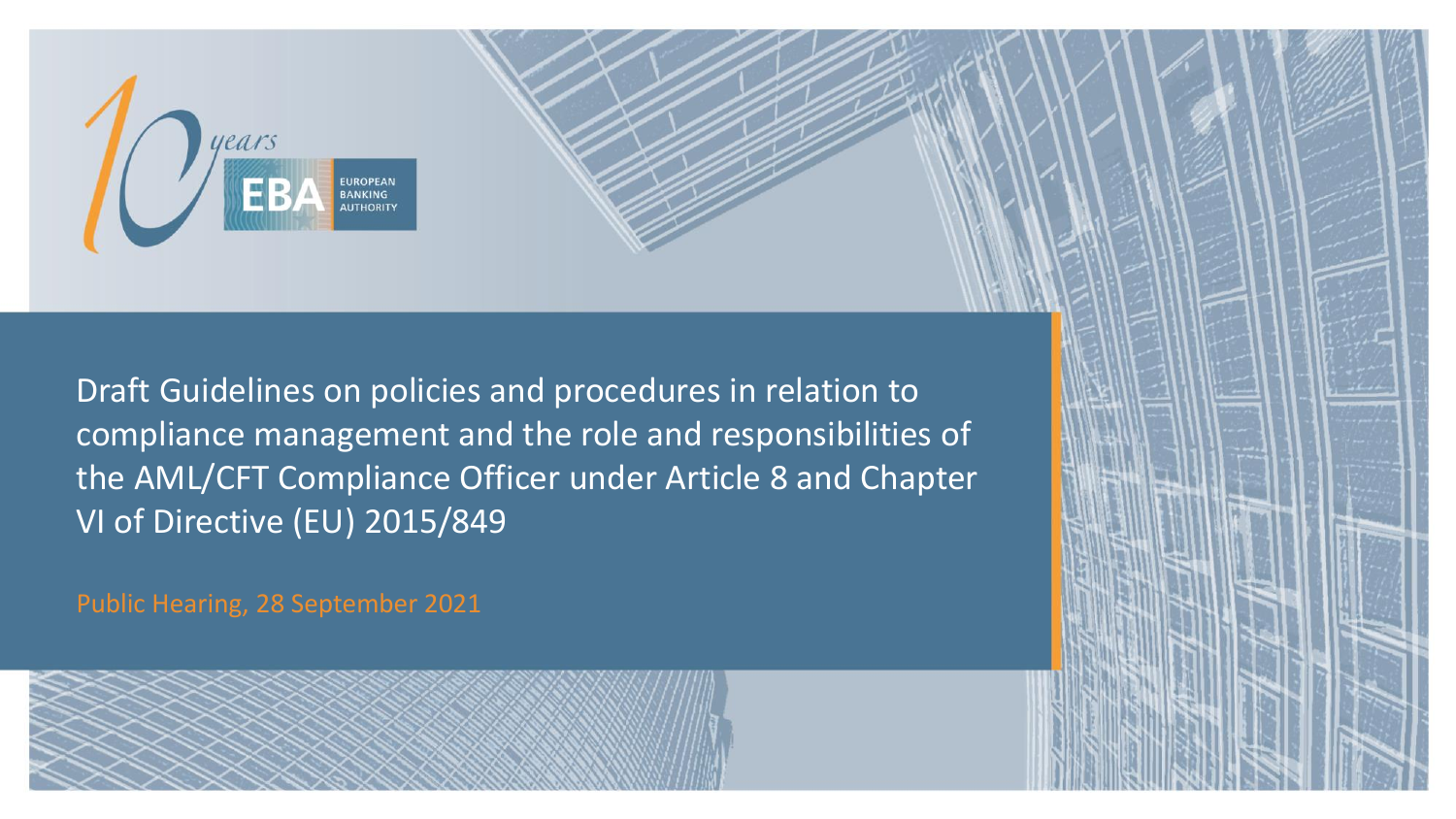#### The EBA's AML/CFT role and objectives



**Article 1(5)(fb) of the EBA Regulation:**

'The Authority shall, within its respective competences, contribute to […] preventing the use of the financial system for the purposes of ML/TF.'

Article 9a(1) of the EBA Regulation:

The Authority shall […] take a leading, coordinating and monitoring role in promoting integrity, transparency and security in the financial system by means of adopting measures to prevent and counter money laundering and terrorist financing in that system.

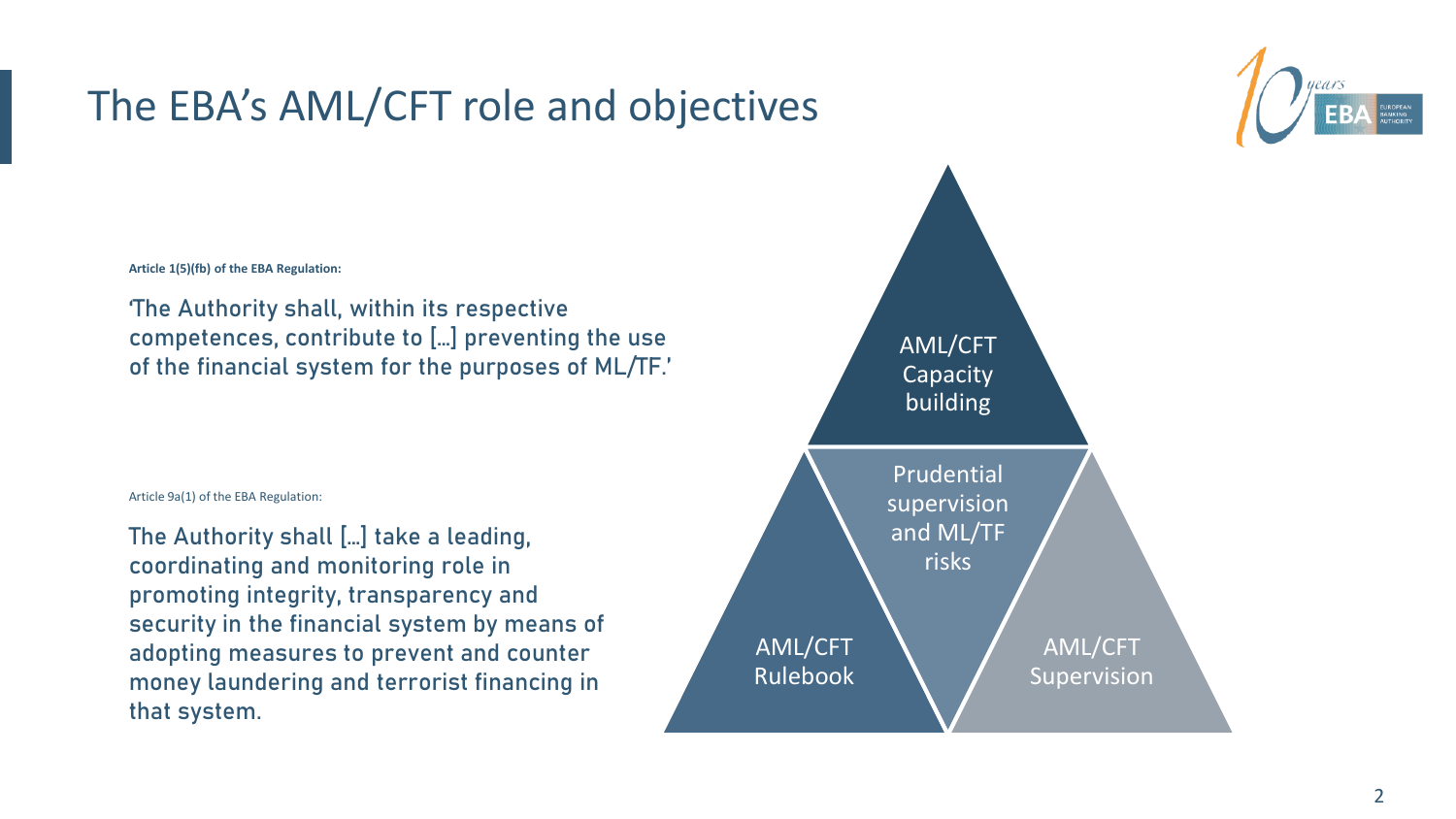#### Overview: EBA legal instruments on AML/CFT (Sept 2021)



#### POLICY OBJECTIVE:

**A PROPORTIONATE, RISK-BASED APPROACH THAT IS BASED ON COOPERATION AND INFORMATION-SHARING, AND THAT IS APPLIED EFFECTIVELY AND CONSISTENTLY BY FINANCIAL INSTITUTIONS AND SUPERVISORS ACROSS THE EU.**

| <b>RTS</b><br>on<br>AML/CFT<br>Group<br>Policy in<br>3 <sup>rd</sup><br>Countries | RTS<br>on<br>Central<br>Contact<br><b>Points</b> |                                      | RTS<br>on<br>a Central<br>EU<br>AML/CFT<br>Database* | <b>Guidelines</b><br>on<br><b>ML/TF Risk</b><br>Factors |  | <b>Guidelines</b><br>on<br>Risk-based<br>AML/CFT<br>Supervision**          |  | <b>Guidelines</b><br>on AML/CFT<br>Compliance<br>Officers*                                     |  | Guidelines<br>on<br><b>Fund</b><br><b>Transfers</b> | Guidelines<br><b>on</b><br><b>AML/CFT</b><br><b>Colleges</b>                          | <b>Opinions</b><br>on<br>ML/TF Risk<br>2017,<br>2019,<br>2021              | Opinion<br>on<br>the use of<br>RegTech<br><b>Solutions</b> | Opinion<br>on<br>CDD for<br>Asylum<br><b>Seekers</b>              | AML/CFT<br>only                     |
|-----------------------------------------------------------------------------------|--------------------------------------------------|--------------------------------------|------------------------------------------------------|---------------------------------------------------------|--|----------------------------------------------------------------------------|--|------------------------------------------------------------------------------------------------|--|-----------------------------------------------------|---------------------------------------------------------------------------------------|----------------------------------------------------------------------------|------------------------------------------------------------|-------------------------------------------------------------------|-------------------------------------|
| <b>Guidelines</b><br>on<br>Qualifying<br><b>Holdings</b>                          | on                                               | Guidelines<br>Internal<br>Governance |                                                      | Guidelines<br>on<br>Suitability<br><b>Assessments</b>   |  | <b>Guidelines</b><br>on<br>Assessing<br>Applications for<br>Authorisation* |  | Guidelines<br>on<br>Cooperation<br>(AML/CFT,<br>Prudential<br><b>Supervisors</b><br>and FIUs)* |  | Guidelines<br>on<br>the SREP <sup>**</sup>          | Opinions<br>on<br>ML/TF<br>risks in<br>Prudential<br>Super-<br>vision<br>2019<br>2020 | <b>Opinions</b><br>on<br><b>DGSD</b><br>and<br><b>AMLD</b><br>2019<br>2020 | Opinion<br>on<br>Pass-<br>porting<br>Noti-<br>fications    | Opinions<br><b>on</b><br>crypto<br>and<br>AML/CFT<br>2014<br>2016 | Significant<br>AML/CFT<br>component |

\* new, under consultation; \*\* revised, under consultation; Note: Guidelines on remote customer onboarding and an Opinion on de-risking are currently under development.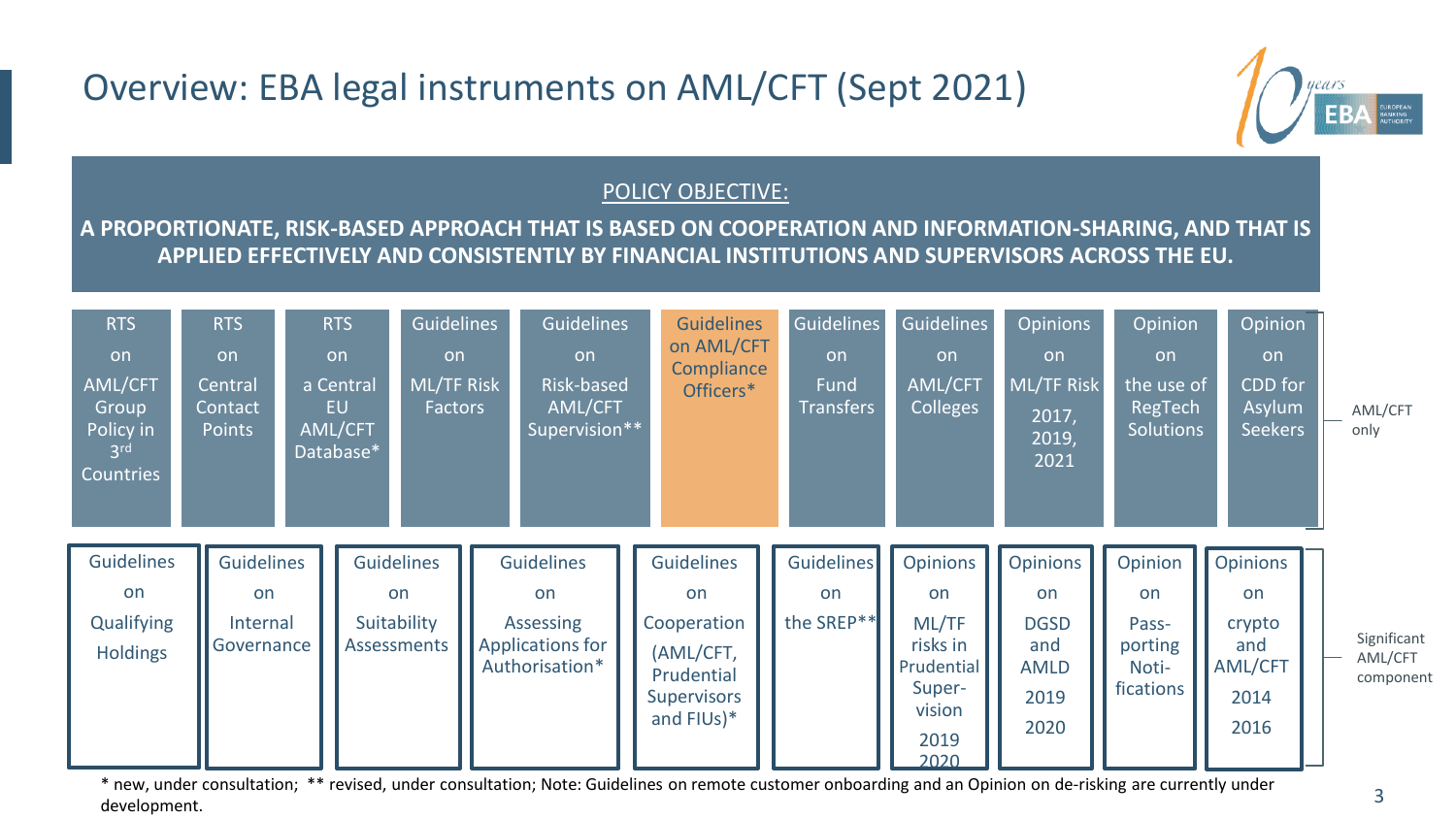The draft Guidelines – subject matter and scope



The Guidelines set EU-wide expectations of

- The role, tasks and responsibilities of AML/CFT compliance officers;
- The role, tasks and responsibilities of the management body and senior manager in charge of AML/CFT;
- An institution's AML/CFT governance.

The Guidelines apply to all institutions that are 'financial sector operators' as defined in the EBA's founding regulation.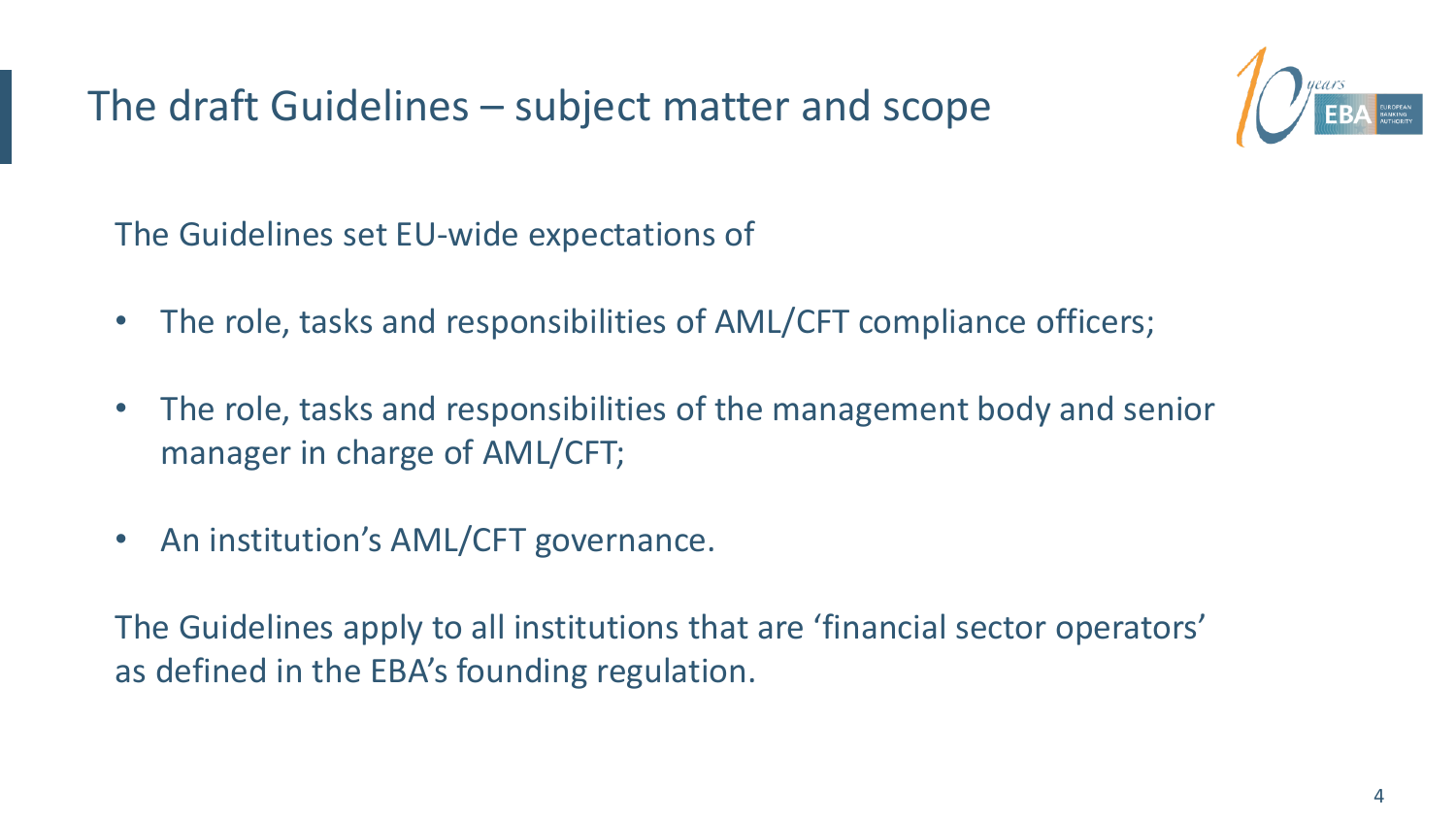The draft Guidelines – overview of content



The management body and the senior manager responsible for AML/CFT

The AML/CFT compliance officer

AML/CFT compliance function at the group level

Review of AML/CFT compliance function by competent authorities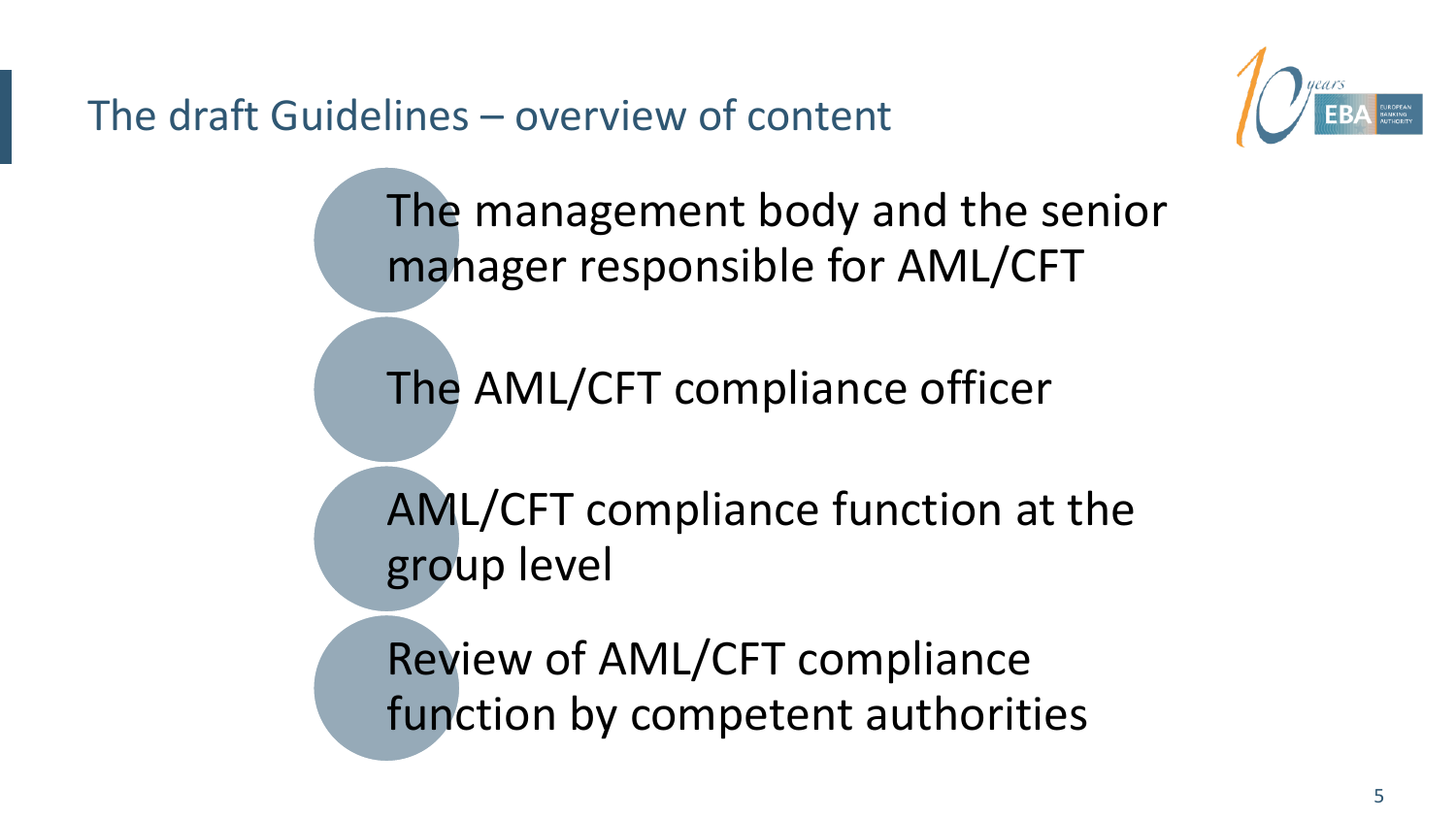#### The draft Guidelines – 1. The management body or senior manager

The management body should be collectively responsible for AML/CFT.

A member of the management body (or a senior manager) should assume overall responsibility for AML/CFT compliance.



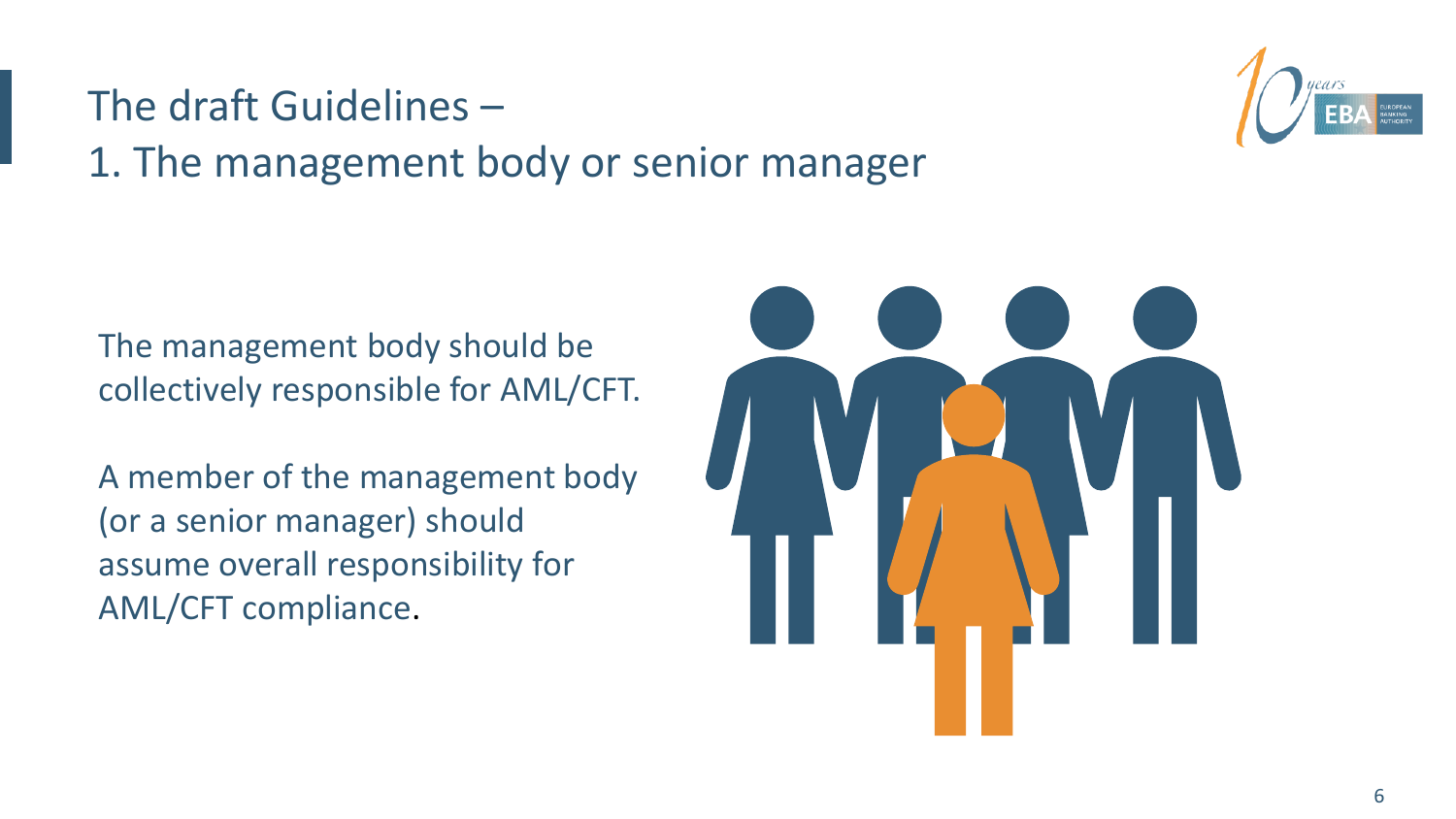## The draft Guidelines – 2. The AML/CFT compliance officer

The AML/CFT compliance officer should be sufficiently senior to propose all measures necessary to ensure the institution's compliance with its AML/CFT obligations.

AML/CFT compliance officers should normally be based in the Member State in which the institution is established.

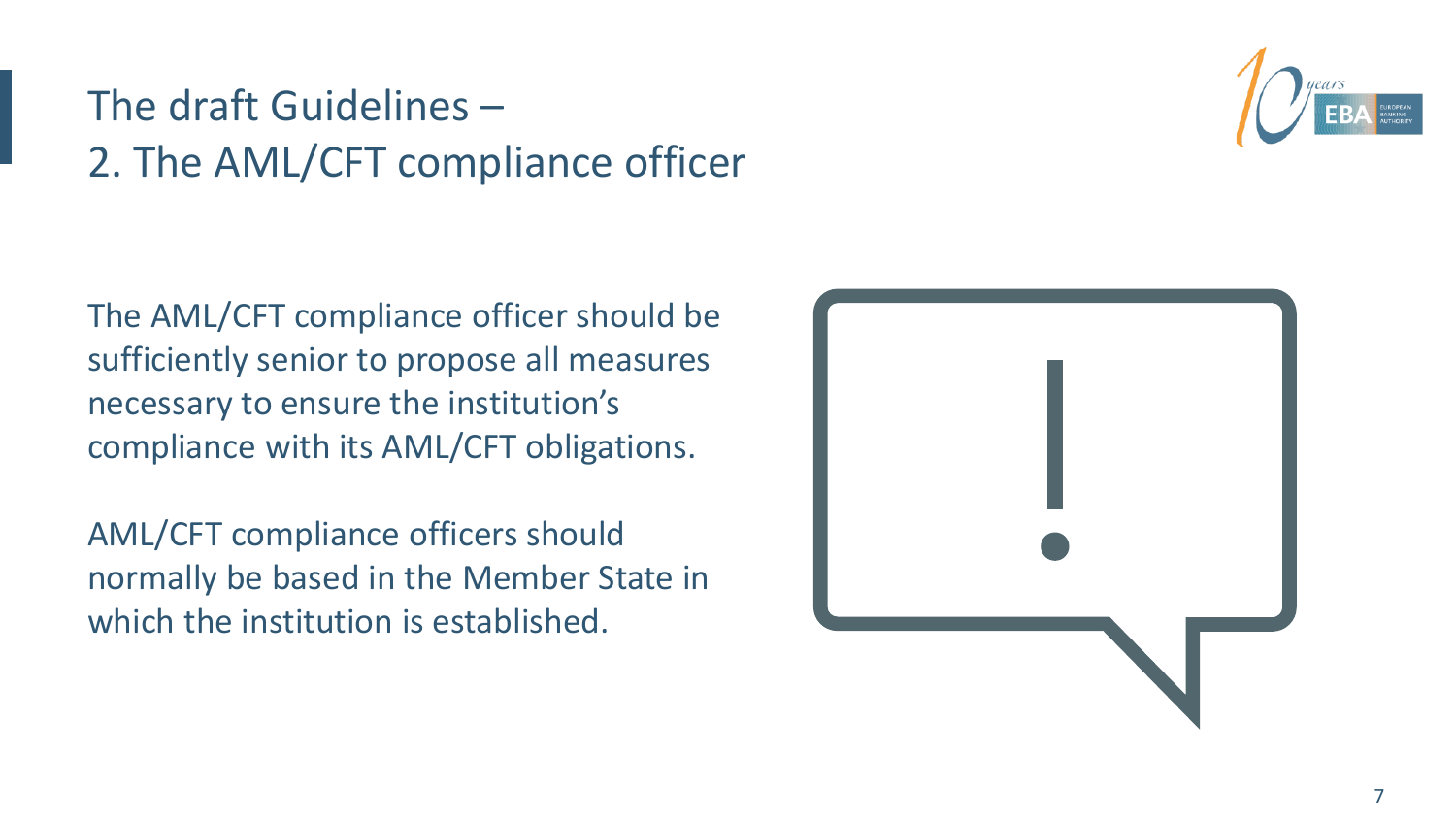### The draft Guidelines – 3. AML/CFT compliance function at the group level

Institutions that are a group should appoint an AML/CFT compliance officer at the level of the group to ensure the implementation of group-wide AML/CFT policies and procedures.



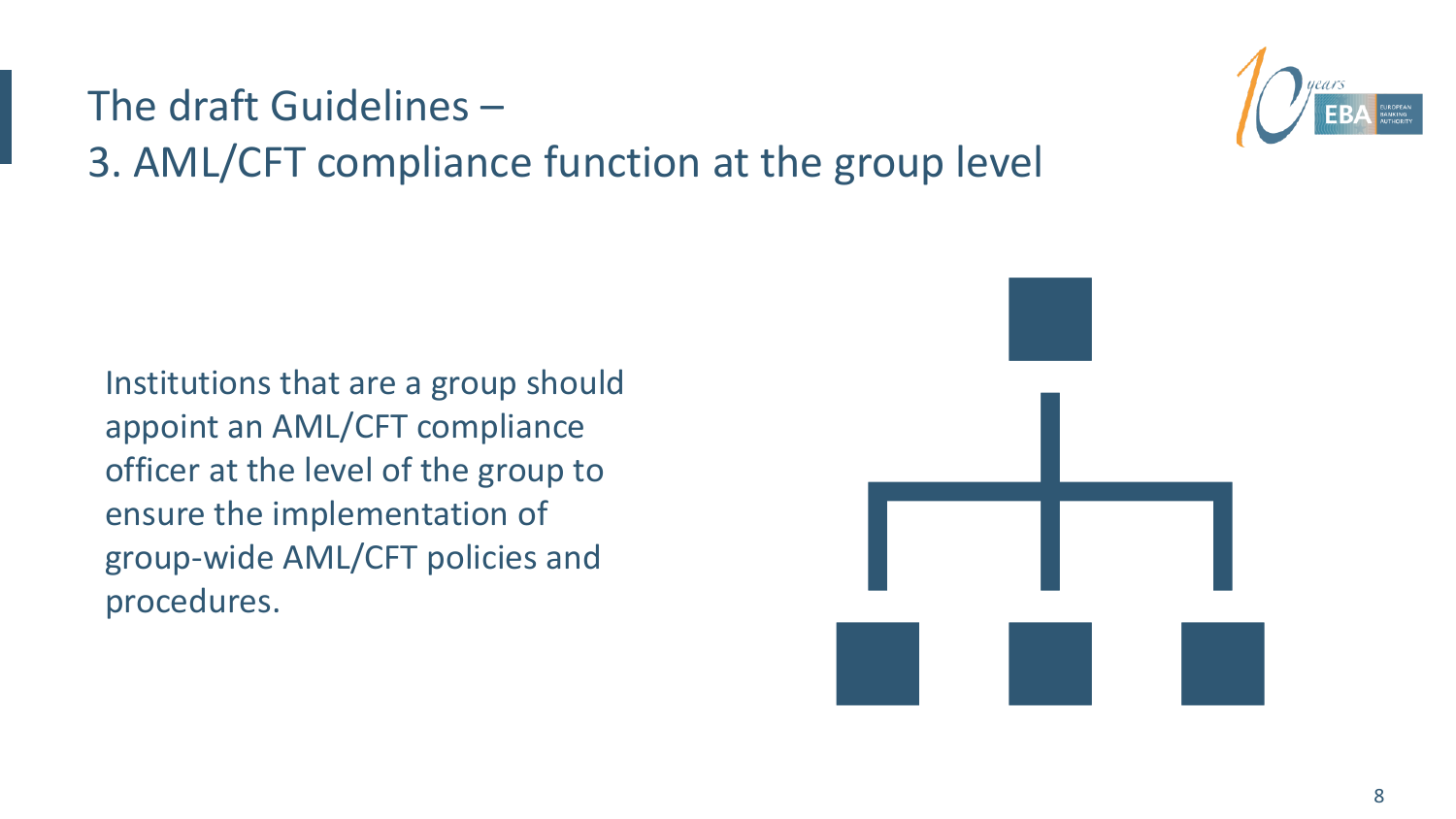## The draft Guidelines – 4. Review of AML/CFT compliance function by competent authorities

Competent authorities should satisfy themselves on a risk-sensitive basis that an institution has taken the steps necessary to ensure that its AML/CFT compliance officer is fit and proper.

Guideline 4 will be integrated into the EBA's risk-based AML/CFT supervision guidelines.



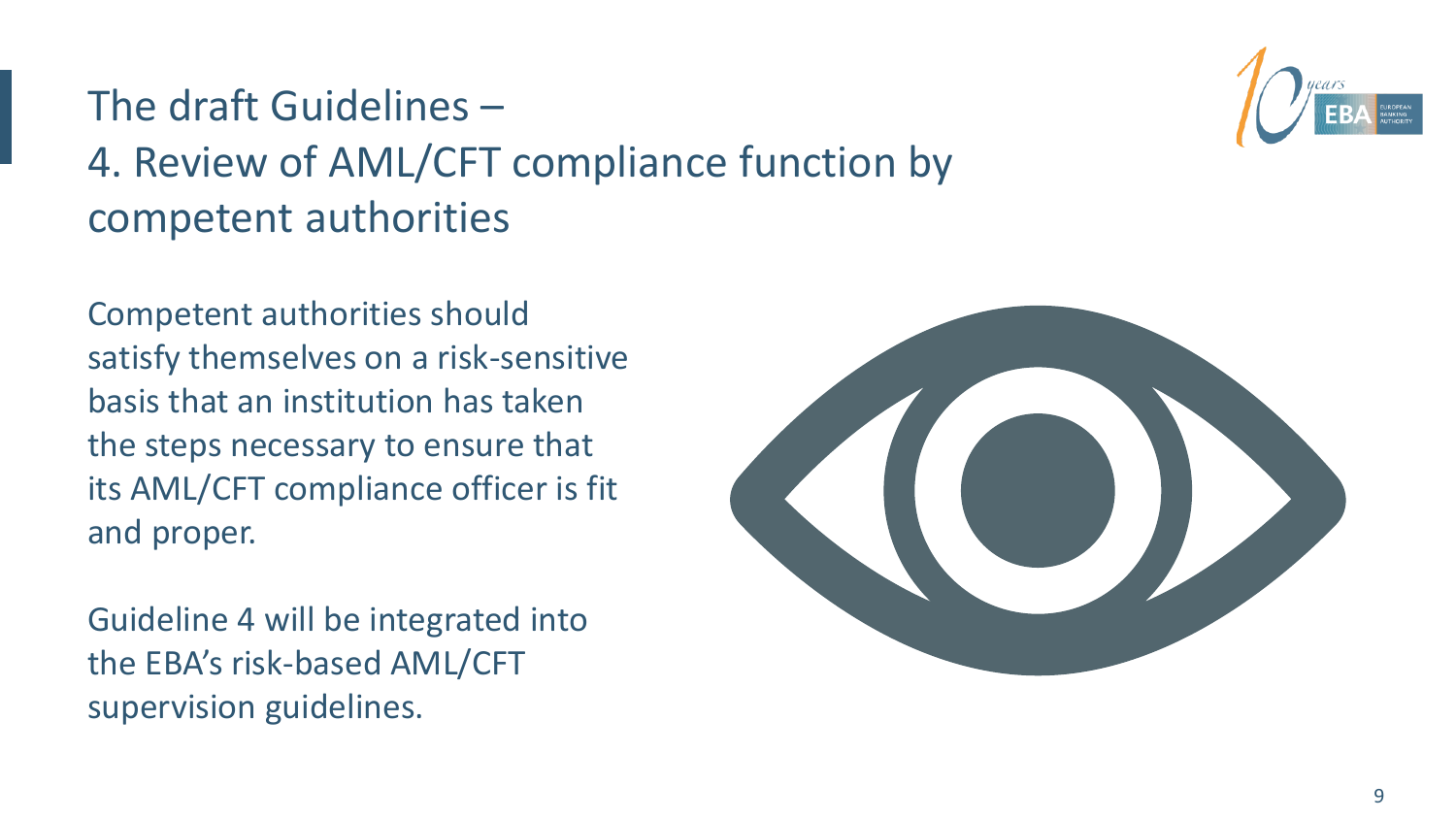Public consultation - deadline



# The public consultation is open until **2 November 2021**

#### at

https://www.eba.europa.eu/calendar/consultationdraft-guidelines-role-tasks-and-responsibilitiesamlcft-compliance-officers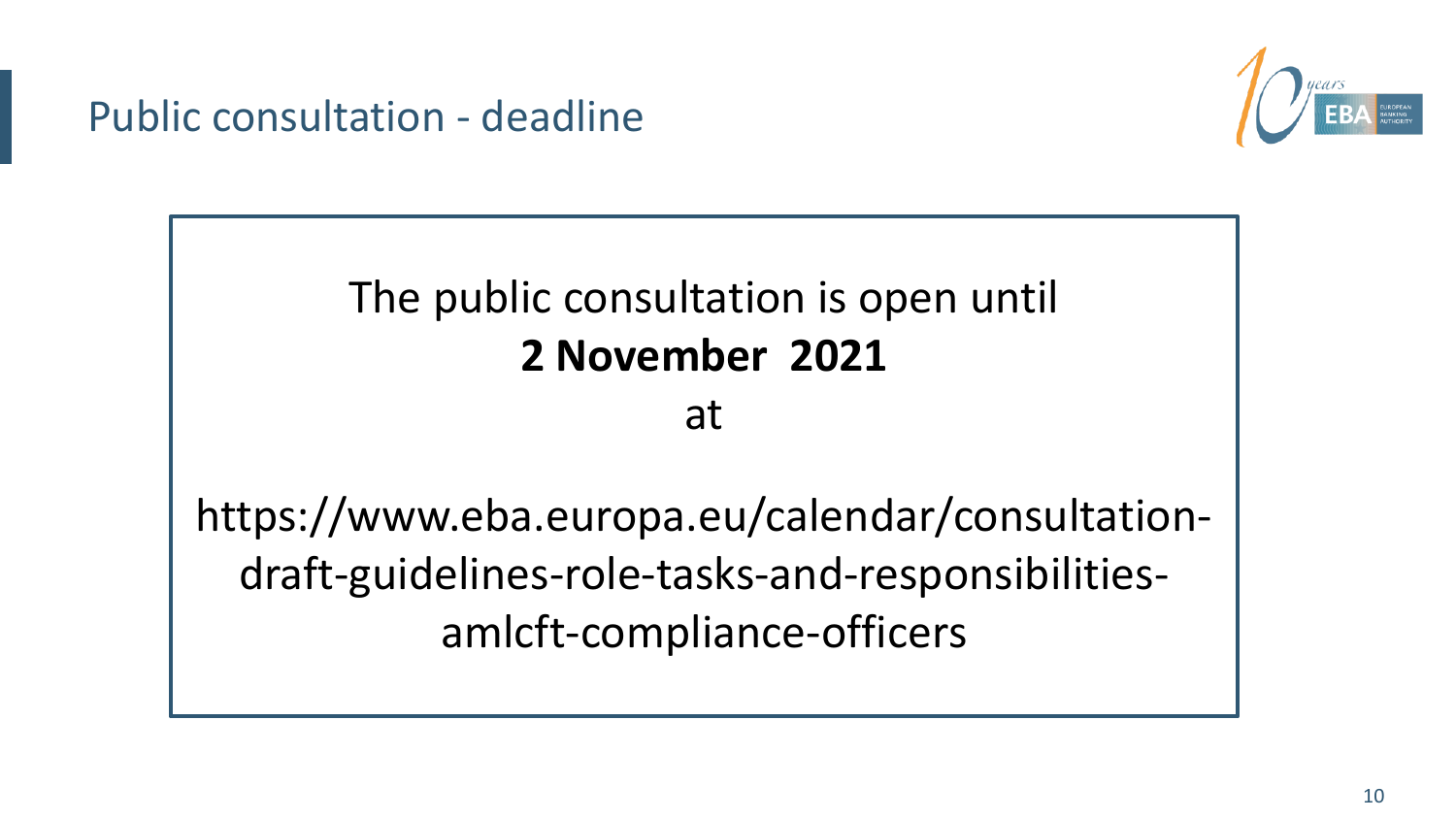#### Questions for consultation



- 1. Do you have any comments on the section 'subject matter, scope and definitions'?
- 2. Do you have any comments on Guideline 4.1, 'role and responsibilities of the management body in the AML/CFT framework and of the senior manager responsible for AML/CFT'?
- 3. Do you have any comments on Guideline 4.2, 'role and responsibilities of the AML/CFT compliance officer'?
- 4. Do you have any comments on Guideline 4.3, 'organisation of the AML/CFT compliance function at group level'?
- 5. Do you have any comments on Guideline 4.4, 'review of the AML/CFT compliance function by competent authorities'?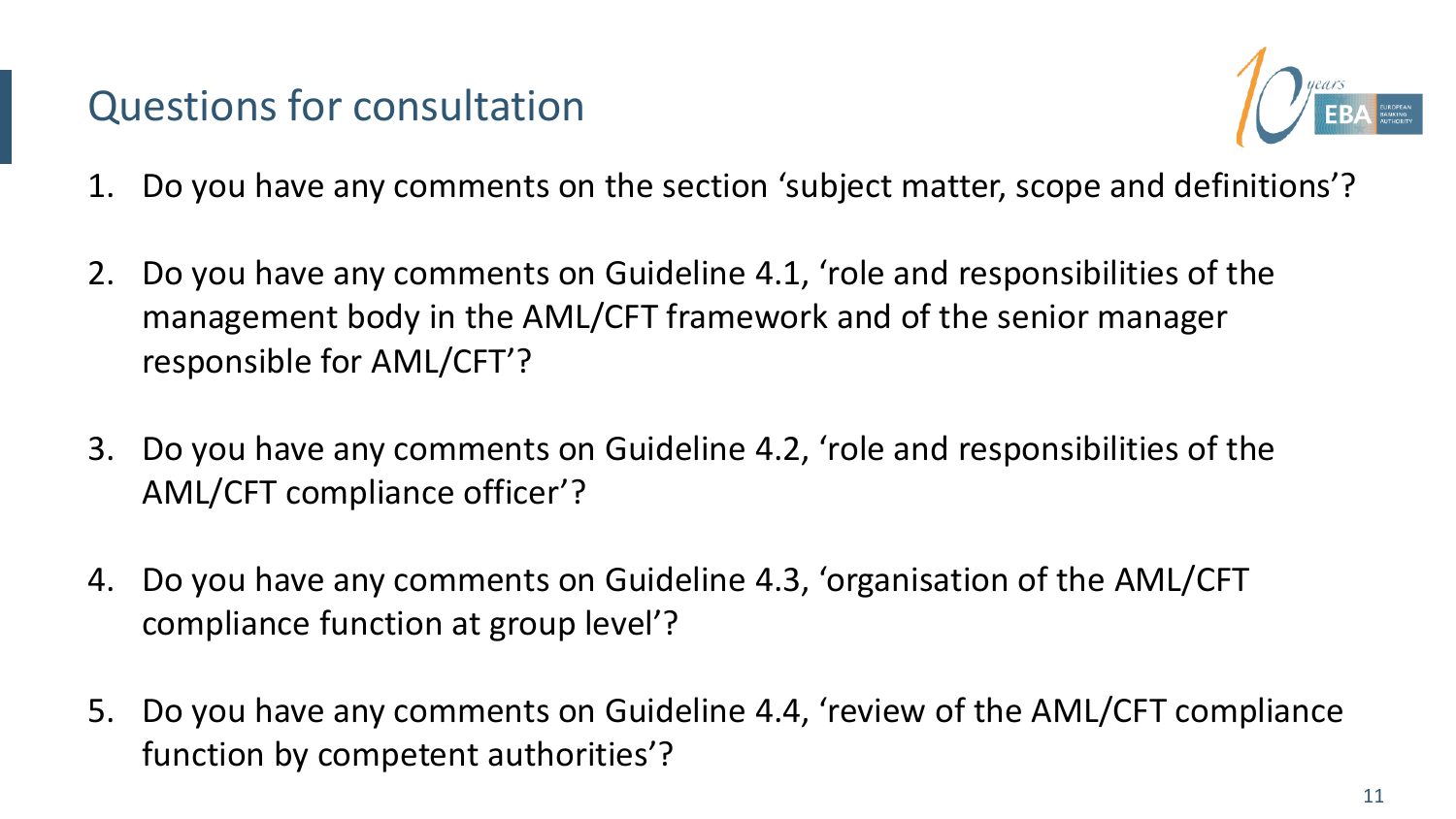



Visit the **EBA's website** at:

[https://eba.europa.eu/regulation-and-policy/anti-money](https://eba.europa.eu/regulation-and-policy/anti-money-laundering-and-countering-financing-terrorism)laundering-and-countering-financing-terrorism

You can also sign up to receiving a quarterly **Newsletter** with the latest information and developments here: **<https://europa.eu/!rt48Jc>**